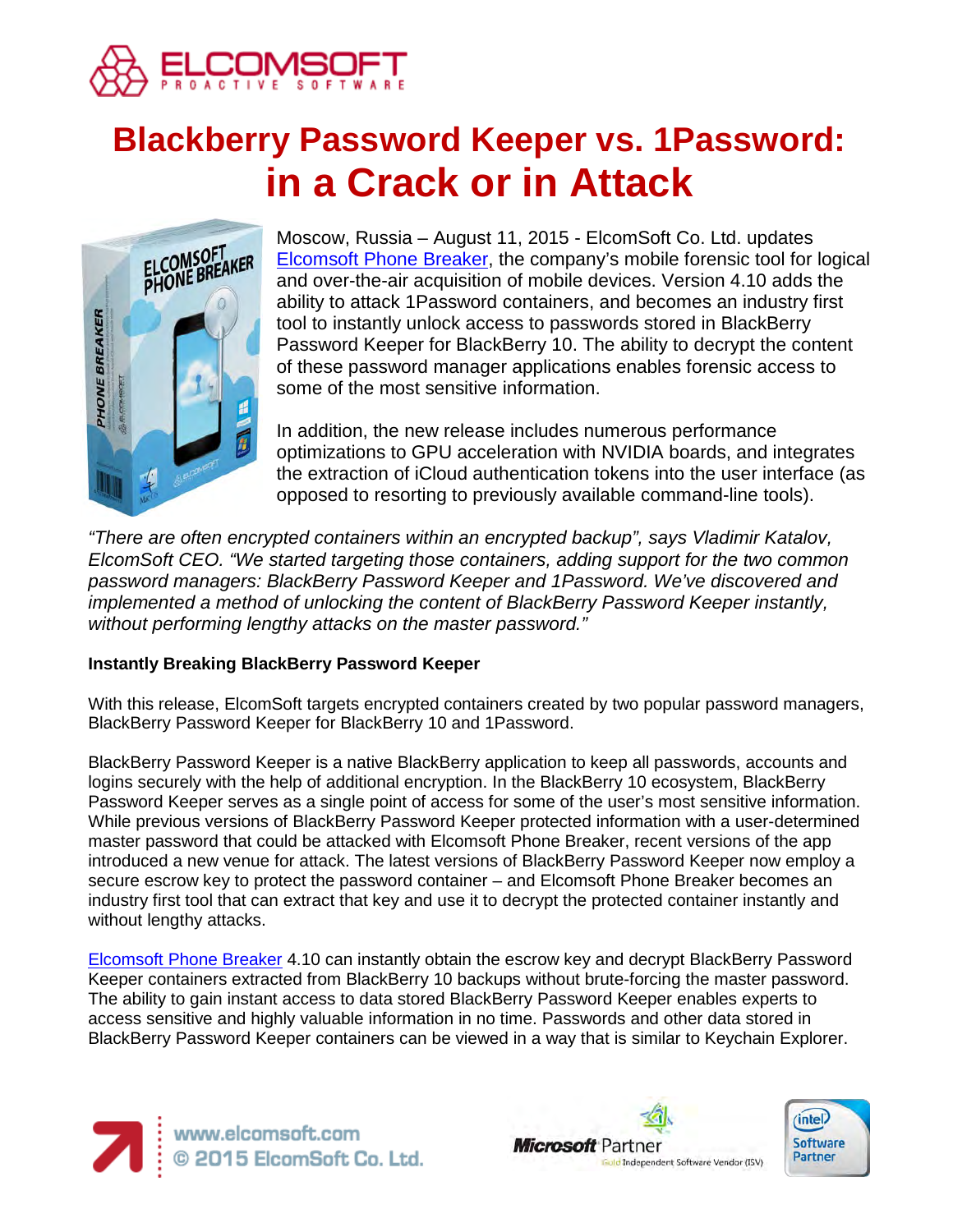

Note that BlackBerry 10 backups themselves are also protected and must be decrypted with Elcomsoft Phone Breaker prior to targeting BlackBerry Password Keeper.

## **Decrypting 1Password Containers**

1Password is a popular cross-platform service to keep and synchronize passwords to various accounts between multiple computers and mobile devices. Available for Mac OS X, Windows, Android and iOS, 1Password employs users' Dropbox or iCloud accounts to keep and sync passwords. In iOS, 1Password password databases are also backed up to offline (iTunes) or iCloud backups.

1Password containers are protected with a user-defined master password. Elcomsoft Phone Breaker can now attack master passwords protecting 1Password containers retrieved from Dropbox, iTunes or iCloud backups.

#### **Integrated iCloud Token Extraction**

The ability to download iOS cloud backups and access iCloud data without knowing the suspect's Apple ID and password has been extremely popular with forensic customers. Elcomsoft Phone Breaker can use iTunes-created binary authentication tokens for iCloud login, which allows bypassing two-factor authentication among other things. Extracting the tokens was possible via a set of command-line tools available in Elcomsoft Phone Breaker for both PC and Mac OS platforms.

The new build integrates the token extraction functionality straight into the user interface, making the process of finding, extracting and using tokens significantly faster and easier.

#### **Accelerated Performance with NVIDIA Boards**

In this release, Elcomsoft Phone Breaker reaches theoretical maximum performance in GPU-assisted password recovery with NVIDIA boards. Compared to previous versions, the performance grows some **15 to 50 per cent**. This level of performance was reached with assistance of NVIDIA engineers.

#### **About Elcomsoft Phone Breaker**

[Elcomsoft Phone Breaker](https://www.elcomsoft.com/eppb.html) (formerly Elcomsoft Phone Password Breaker) provides forensic access to encrypted information stored in popular Apple and BlackBerry devices, Apple iCloud/iCloud Drive and Windows Live! accounts. By recovering the original password protecting offline backups produced with compatible devices, the tool offers forensic specialists access to SMS and email messages, call history, contacts and organizer data, Web browsing history, voicemail and email accounts and settings stored in those backup files. The new iteration of the product can also retrieve information from online backups stored in Apple iCloud.

## **Pricing and Availability**

Elcomsoft Phone Breaker is available immediately. Home, Professional and Forensic editions are available. iCloud recovery is only available in Professional and Forensic editions, while password-free iCloud access as well as the ability to download arbitrary information from iCloud and iCloud Drive are only available in the Forensic edition. Elcomsoft Phone Breaker Pro is available to North American customers for \$199. The Forensic edition enabling over-the-air acquisition of iCloud data is available for \$799. The Home edition is available for \$79. Local pricing may vary.